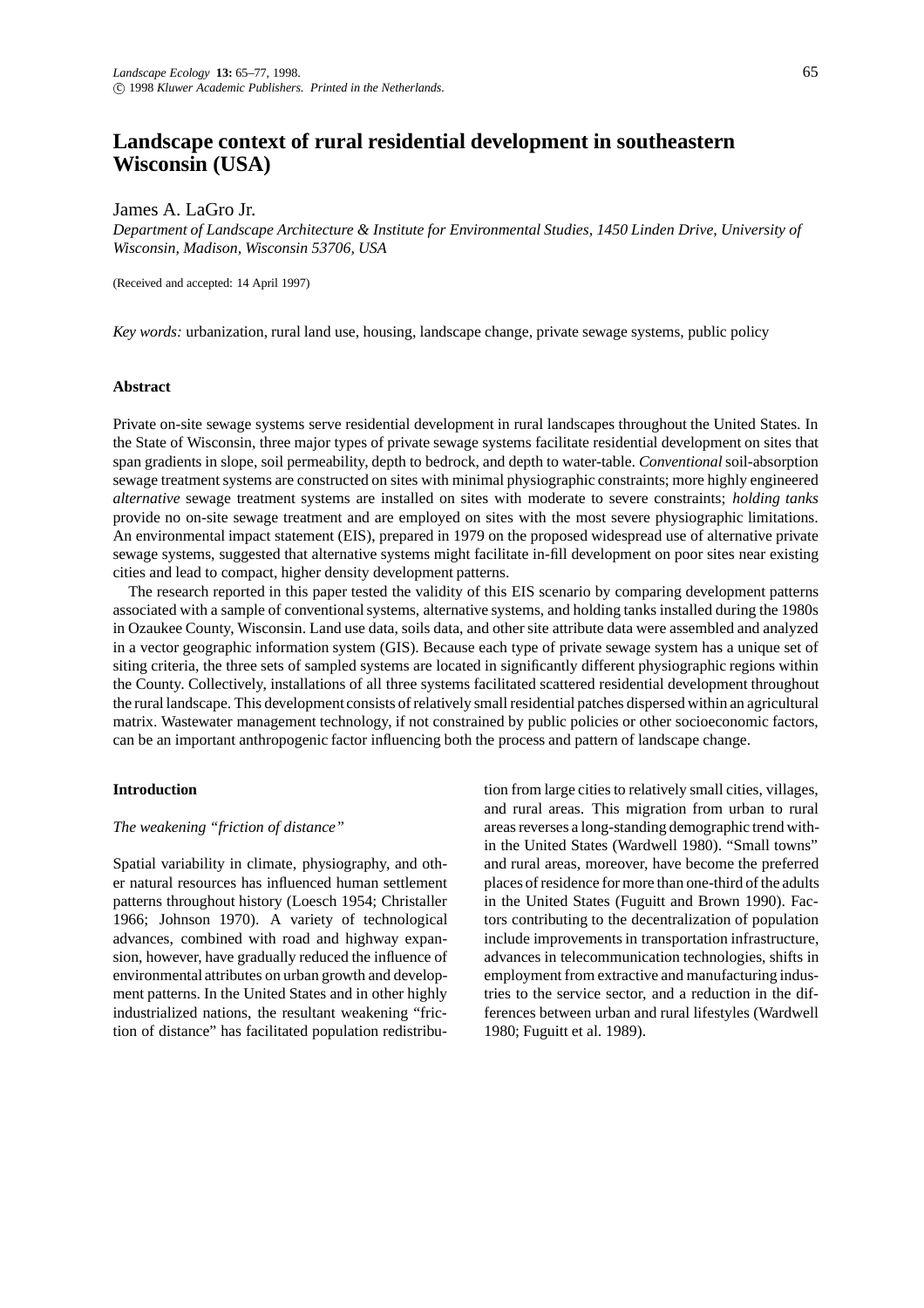Population growth and redistribution have precipitated extensive conversions of rural land to residential, commercial, and other "built-up" uses. Between 1982 and 1992, approximately 5.7 million ha in the

United States were converted to development, which includes urban and suburban areas, rural communities, dwellings, roads, railroads, airports, and any other built-up area greater than 0.10 ha (Kellog et al. 1994). This newly developed land increased the nation's builtup area by 17.1%. Although developed areas covered only 4.9% of the nation's land base in 1992, this builtup land is spatially dispersed over a wide geographic area. Residential development, in particular, routinely occurs beyond the boundaries of cities, villages, and other incorporated municipalities.

In the last half of the 20th century, the influence of physiographic conditions on residential development patterns in the United States have declined. Extensive highway networks and a variety of telecommunications linkages have greatly enhanced human movement and communication among urban, suburban, and rural areas. Consequently, commuting is a feasible option for individuals who work in cities and suburbs, but who wish to live in rural areas. Individuals can now reside within the rural landscape and easily drive to nearby urban areas for work, education, and a variety of cultural amenities. Seeking the "best of both worlds," these individuals enjoy the amenities associated with a rural lifestyle, without foregoing access to the employment and cultural opportunities found in nearby cities and suburbs.

Various institutional and technological factors facilitate the diffusion of residential and other development over a range of spatial scales.Cellular telephones, facsimile machines, and modems are telecommunication technologies that weaken the effects of distance on the spatial arrangement of many economic activities at the regional scale. The world's stock exchanges, for example, are now accessible electronically from virtually any city on earth. Transportation and telecommunication connectivity also vastly expands the geographic area in which many manufacturing enterprises may be profitably located. For example, access to a nearby airport and interstate highway, combined with a full spectrum of telecommunication linkages, allows a major computer manufacturer to thrive in the state of South Dakota, a relatively sparsely populated area in the Western United States. Moving down in spatial scale, the connectivity of extensive highway systems influences the location of individual residences within or near expanding metropolitan areas. A worker who is

willing to commute 30 minutes each way by automobile can now reside in a rural area that may be 30 km or more from his or her place of employment. Finally, at the landscape scale, advances in on-site wastewater management technology have diminished the influence of physiographic constraints on spatial patterns of rural residential development (Popper 1981; LaGro 1996). In rural areas without direct access to municipal sewerage infrastructure, unsewered residential development now routinely occurs on sites with shallow bedrock, shallow water-table, and poorly drained soils.

# *Unsewered residential development in the State of Wisconsin*

In the State of Wisconsin, located in the north central region of the United States, dwellings that are not physically linked to municipal sewage treatment facilities are served by three major types of private sewage systems: conventional systems (Figure 1a), alternative systems (Figure 1b), and holding tanks (Figure 1c). Conventional private sewage systems are below-grade soil-absorption treatment systems that operate properly on flat to gently sloping sites with relatively permeable soils containing a combination of sand, silt, and clay. Alternative private sewage systems and holding tanks, in contrast, are installed on sites where one or more physiographic constraints preclude the use of conventional systems. Alternative sewage treatment systems have mounded drain-fields constructed, either at or above existing site grades, with sand and coarse aggregate fill. The installation of alternative systems has been recommended for sites that are as little as 25 cm above the seasonal water-table (Converse and Tyler 1987). Holding tanks, the third major system type, are watertight containers that store the wastewater until it is pumped out and typically transported to a municipal sewage treatment facility.

Site conditions assessed by certified soil testers determine which type of private sewage system is permitted and installed on any given site in the State. Conventional systems are built on sites with minor soil, slope, bedrock, and water-table constraints; alternative systems (mounds) are constructed on sites with moderate limitations; holding tanks are installed on sites with the most severe physiographic constraints (Wisconsin Department of Industry, Labor and Human Relations 1990). An estimated 50–60% of the soils in Wisconsin are unsuitable for conventional on-site sewage treatment systems (Wisconsin Department of Health and Social Services 1979). These unsuitable soils are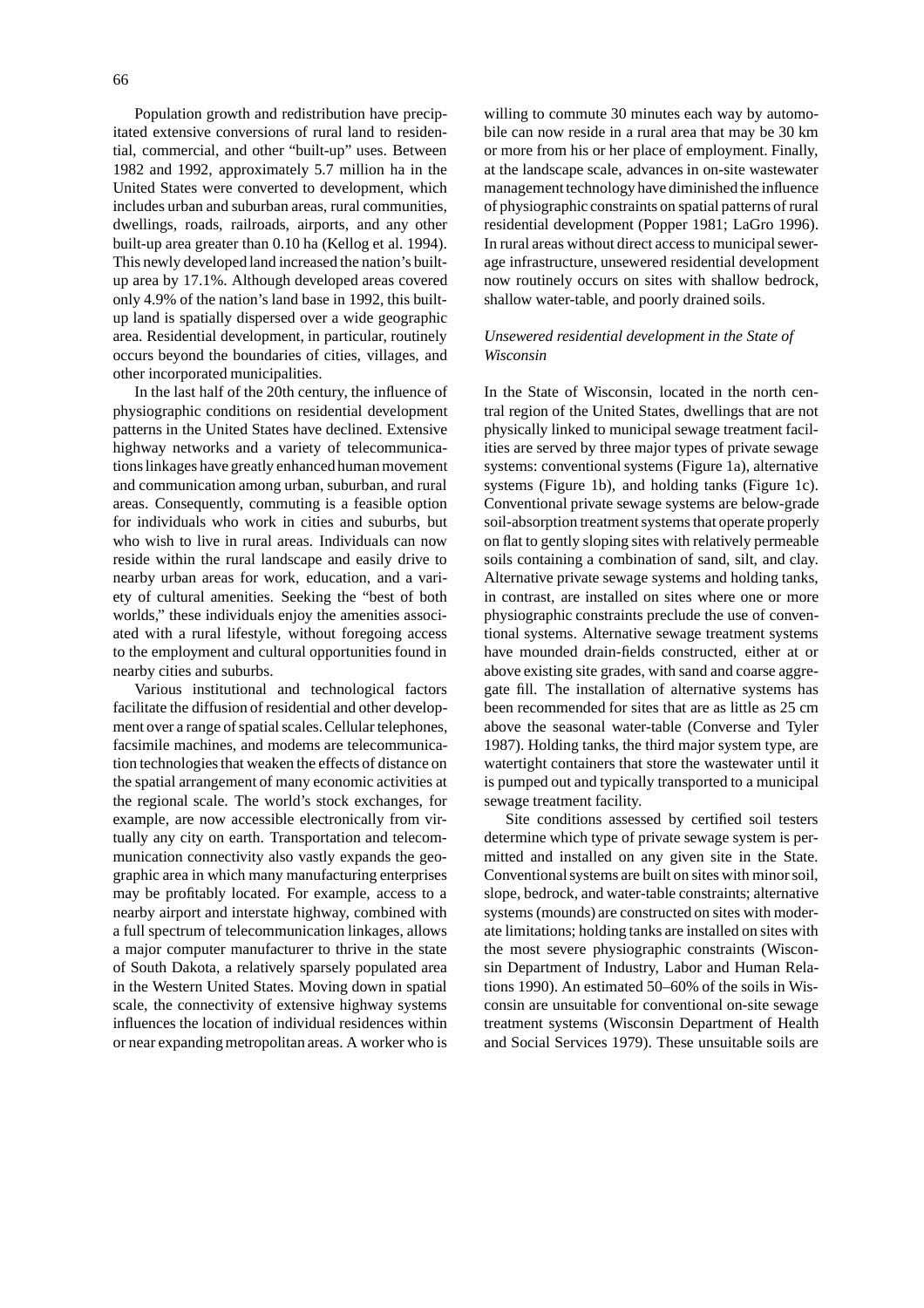

*Figure 1*. Schematic diagrams of three private sewage systems installed in Wisconsin. Source: LaGro (1996).

unevenly distributed, however, creating highly convoluted patterns of site suitability for conventional on-site sewage treatment. Prior to the availability of alternative systems and holding tanks, county health regulations confined new rural residential development to sites that were suitable for on-site soil absorption sewage treatment. Because this de facto land use control is no longer in effect, increasing numbers of rural residences in Wisconsin are served by holding tanks and alternative private sewage systems. From 1981 through 1990, for example, installations of alternative systems, holding tanks, and other minor non-conventional systems increased from 27.4% to 39.2% of the total number of private sewage systems annually installed in the State (LaGro 1996).

#### *Research objectives*

A Wisconsin Administrative Code amendment adopted in 1979 allowed the statewide installation of alternative private sewage systems (Wisconsin Department of Health and Social Services 1979). The environmental impact statement (EIS) prepared on the proposed amendment suggested that the installation of alternative sewage systems might slow the rate of prime farmland conversion, facilitate in-fill development on difficult sites near existing urban areas, and lead to compact, higher density development patterns. Hanson and Jacobs (1989) assessed the land use impacts of private sewage systems installed from 1981 through 1985 in two metropolitan and six non-metropolitan counties in Wisconsin. They found that conventional systems were somewhat more clustered than alternative (mound) systems and holding tanks, but there was little difference among the three systems in the rates at which agricultural and forested lands were converted to residential uses.

The research summarized in this paper extends that line of inquiry by examining the development patterns facilitated by private sewage system installation in a metropolitan county within southeastern Wisconsin. This study's primary objective was to determine if, over a ten-year period, there were significant differences among the three types of installed sewage systems in four landscape attributes: 1) pre-development land use, 2) site suitability for farming, 3) density of surrounding housing development, and 4) distance to the nearest city or village. If significant differences were found, this could lend support to the 1979 EIS scenario suggesting potential growth management benefits of alternative private sewage systems. A second objective was to describe the morphology and landscape context of the residential areas, or patches, in which the sampled private sewage systems are located. In spite of the substantial impacts of urban development on landscape structure and function (Engels and Sexton 1994; Holland et al. 1995; Medley et al. 1995; Comeleo et al. 1996), there has been little empirical research on the spatial patterns of residential development beyond the urban-rural fringe.

#### **Methods**

#### *Study area*

Ozaukee County, Wisconsin is one of the four counties within the Milwaukee metropolitan statistical area (MSA). The County is bordered on the east by Lake Michigan, on the south by Milwaukee County (metropolitan), on the west by Washington County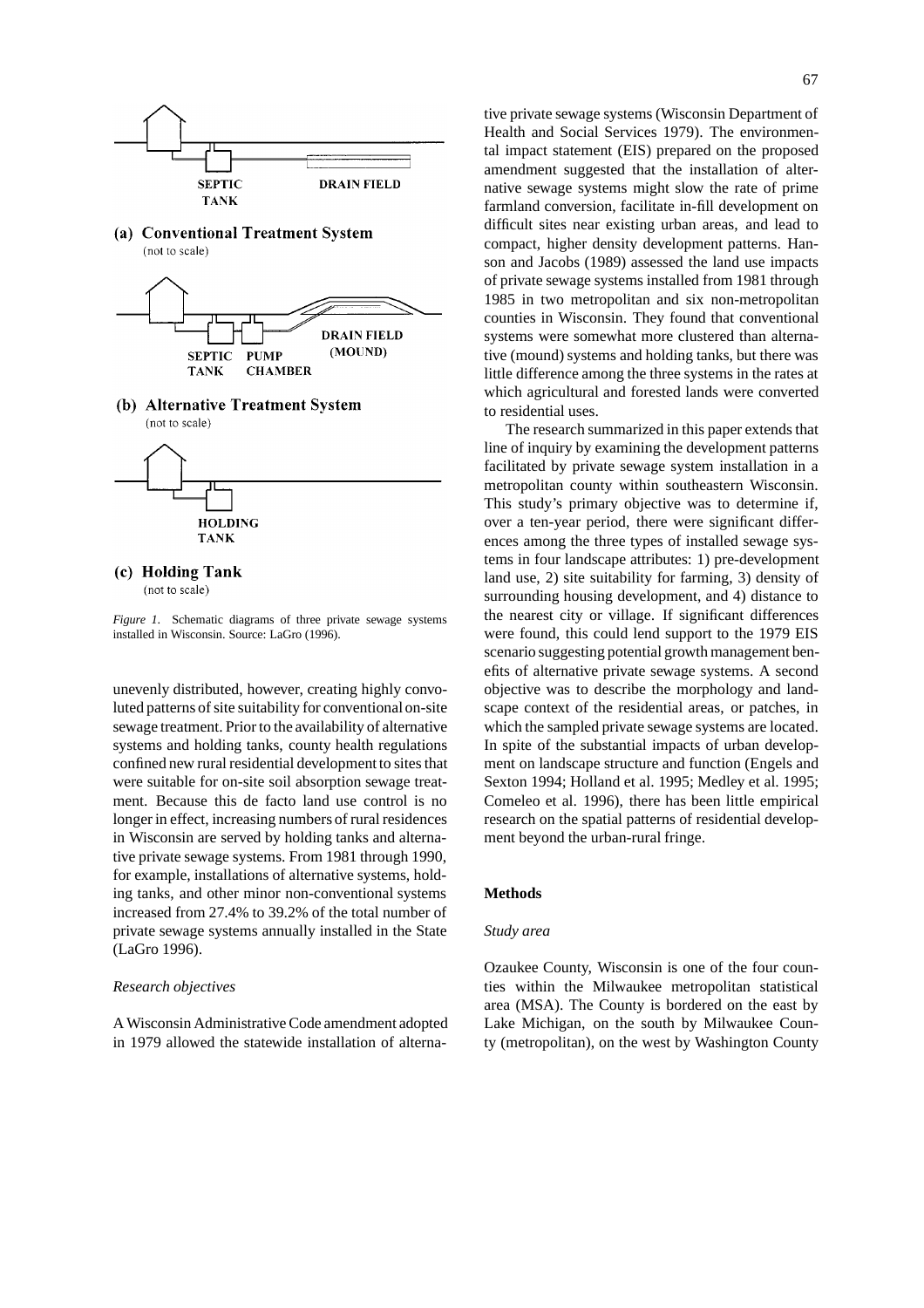(metropolitan), and on the north by Sheboygan County (non-metropolitan). The minor civil divisions (MCD) in Ozaukee County consist of three cities, seven villages, and six unincorporated townships. Each township is typically divided into a grid of 36 rectilinear sections created by the federal government's public land survey, which was authorized by Congress in the Ordinance of 1785 (Cochrane 1979). A township section, approximately 640 acres (259 ha) in area, is commonly subdivided into quarter sections (120 acres) and quarter-quarter sections (40 acres).

Ozaukee County's non-urbanized landscape consists of nearly level to rolling farmland, with the largest contiguous wooded areas located primarily on steeper topography bordering Lake Michigan and major drainage corridors. The parent materials of most soils in the County were deposited during the Wisconsin glaciation (10,000 BP). The Milwaukee River flows north to south in the County, dividing the better-drained soils west of the river from the more poorly-drained soils near Lake Michigan (Figure 2). Incomplete drainage of this poorly dissected landscape has resulted in the formation of many small scattered marshes and lakes (US Department of Agriculture 1970).

This county was chosen for this study for four reasons: 1) more than half of Ozaukee County's land area is unsuitable for conventional soil absorption sewage treatment systems, 2) permits issued during the 1980s for new private sewage systems were relatively evenly distributed in the County between conventional systems, alternative systems, and holding tanks, 3) the County's rural areas continue to experience intense land development associated with out-migration from urban population centers in Ozaukee, Washington, and Milwaukee Counties, and 4) large-scale (1:4,800) aerial photographs and land use maps of the County were available for 1980 and 1990 from the Southeastern Wisconsin Regional Planning Commission (SEWR-PC).

### *Data collection*

Records of all private sewage system permits issued in Ozaukee County during the 1980s were acquired from the Wisconsin Department of Industry, Labor, and Human Relations (DILHR). A random sample of 90 permits, stratified by sewage system type, was selected from the 539 permits issued for new private sewage systems in the County's six townships. The sample consisted of 30 conventional system permits, 30 alternative system permits, and 30 holding tank permits. Because the purpose of the sample was to test hypotheses concerning site differences among the three sewage system types, equal numbers of permits were selected from each of the three sample strata (Levy and Lemeshow 1991). The sample did not include permits issued for experimental systems, for systems installed in villages and cities, and for the repair or replacement of failed private sewage systems.

Sources of site attribute data included 1990 rectified aerial photographs, 1980 and 1990 land use maps, and other assorted maps (Table 1). Land use at the location of the building served by a sampled sewage system was recorded directly from the 1980 and 1990 land use maps. In 28 cases where the 1980 land use was "residential, under development," pre-development land use was determined from 1970 land use maps. The soil association and the soil series at the site of each sampled sewage system were derived, respectively, from a general soils map (US Department of Agriculture 1970) and from soil series maps drawn over panchromatic aerial photographs (Southeastern Wisconsin Regional Planning Commission 1966). Site limitations for conventional soil absorption sewage treatment systems were derived from tables accompanying the county Soil Survey. The boundaries of villages and cities in Ozaukee and adjacent counties were acquired as digital data processed from US Bureau of the Census TIGER files. In addition, the centroids of the buildings served by the sampled sewage systems were digitized, and distances from the buildings to the nearest village or city were computed electronically with a vectorbased geographic information system (GIS).

Several additional site attributes were recorded for the sampled systems that serve single-family houses. A circular quadrat equivalent in area to 10 acres (4.05 ha, radius  $= 113.4$  m) was drawn in ink on a sheet of clear mylar. The center point of this circular quadrat was placed on the rectified aerial photograph at the centroid of each single-family house served by a sampled sewage system. The neighboring houses within the quadrat were then counted. These data were used to compute housing densities in the vicinity of the houses served by sampled systems. The final step was to assess the morphology and context of each residential patch containing a sampled private sewage system. Residential patches and the land uses/covers adjacent to each patch were digitized from the 1990 land use maps. The following attributes of each residential patch were measured: area, fractal dimension  $(D = log(area)/log(perimeter/4))$ , and percentage of the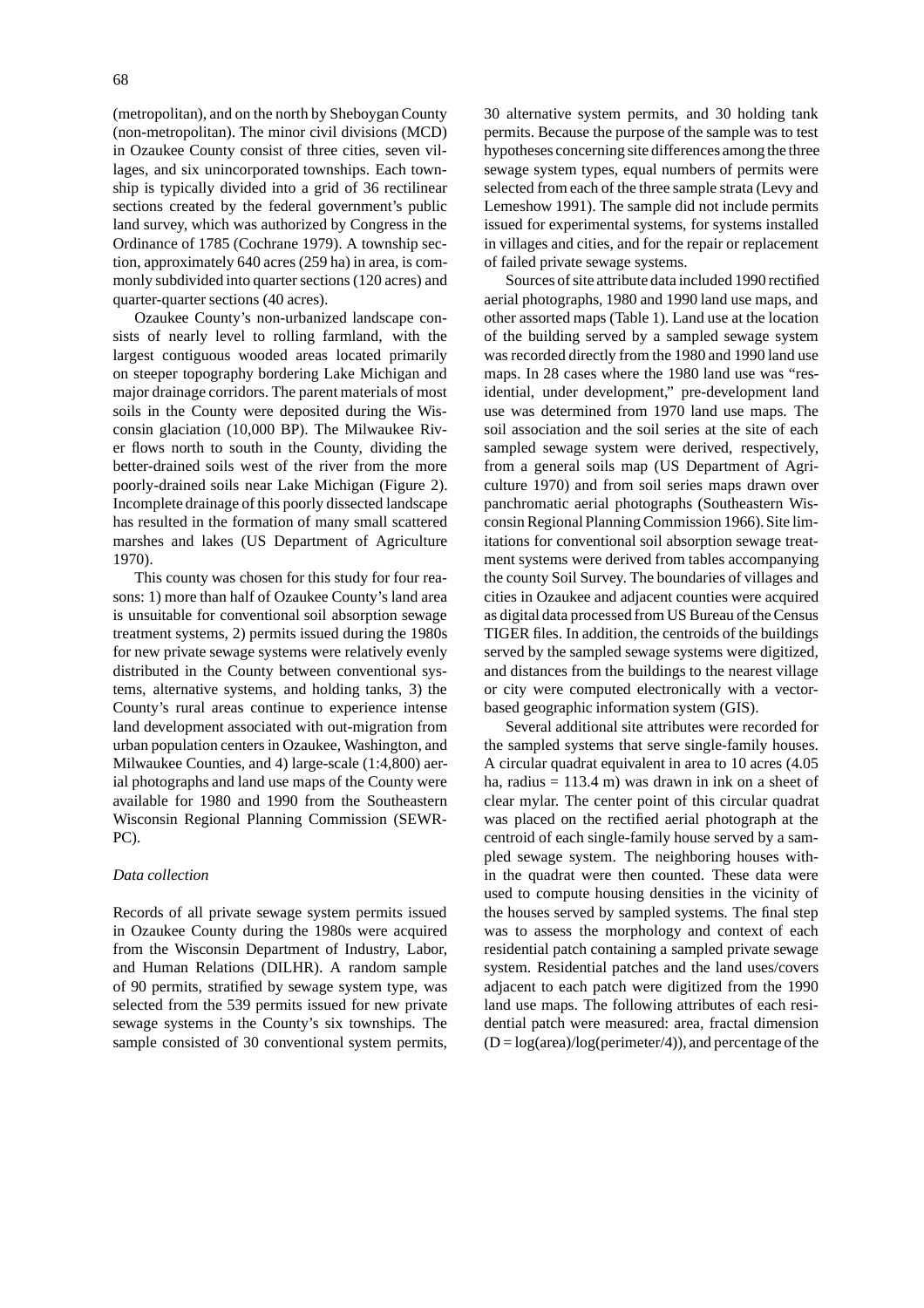

**Milwaukee County** 

*Figure 2*. Soil associations in Ozaukee County, Wisconsin.

*Table 1*. Sources of attribute data collected for each sampled private sewage system.

| Attribute                                                          | Source                                  | Scale             |
|--------------------------------------------------------------------|-----------------------------------------|-------------------|
| Pre-development & post-development land use                        | SEWRPC land use maps (1970, 1980, 1990) | 1:4,800           |
| Housing density                                                    | SEWRPC rectified aerial photographs     | 1:4.800           |
| Parcel size                                                        | Ozaukee County tax assessment records   | None <sup>1</sup> |
| Distance from nearest village or city                              | US Census Bureau TIGER digital maps     | 1:24,000          |
| Road system access                                                 | SEWRPC aerial photographs               | 1:4.800           |
|                                                                    | Ozaukee County road maps                | 1:63,360          |
| Site limitations for soil absorption sewage treat-<br>ment systems | SEWRPC soils series maps                | 1:12,000          |
| Soil associations                                                  | USDA soil survey (general soils map)    | 1:126.720         |

1 = tabular data

patch perimeter adjacent in 1990 to six different classes of undeveloped land use/cover.

#### *Data analysis*

Several variables in this study violated the normality and equal variance assumptions of parametric statistical analysis. Therefore, the Kruskal-Wallis oneway ANOVA on ranks (Glantz 1992) was employed to determine if differences in the median values of these attributes were significantly different among the three types of private sewage systems. When a significant difference was found, Dunnett's all pairwise

comparison procedure was employed to identify the source of the difference. Chi-square tests were performed to determine if there were significant differences among the three sewage system types for the following categorical variables: general soil association, pre-development land use class, post-development land use class, and class of road providing site access. The median x and y coordinates of each sample of sewage systems were also compared for significant differences using the Kruskal-Wallis one-way ANOVA on ranks. Medians were used instead of means because the x and y coordinate data for the conventional and alternative systems were not normally distributed.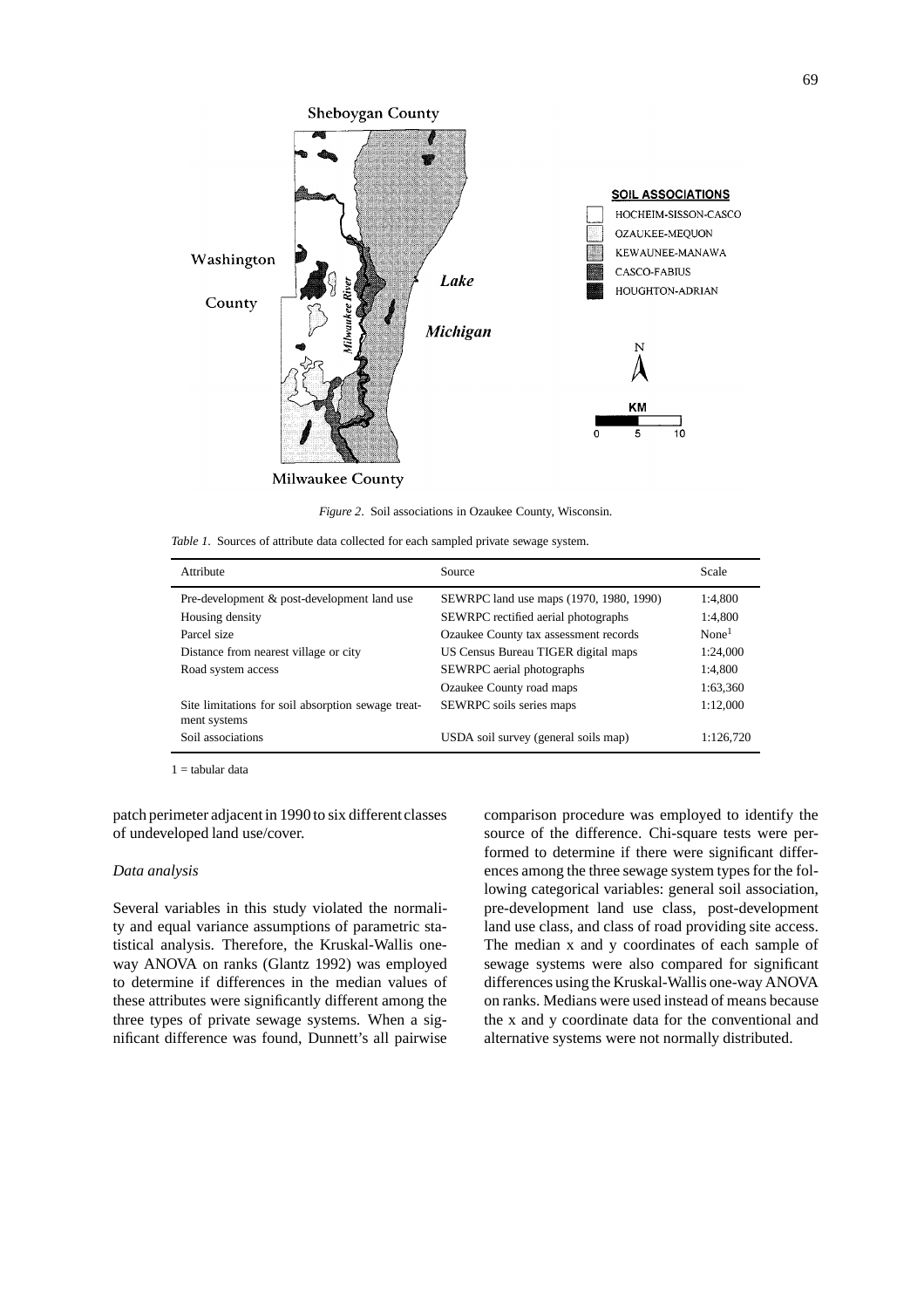*Table 2*. Private sewage system permits issued in Ozaukee County from January 1, 1980 through December 31, 1989; these data exclude permits for repairs and for installations of experimental systems.

|              | Townships | Villages | Cities | Totals |
|--------------|-----------|----------|--------|--------|
| Conventional |           |          |        |        |
| <b>New</b>   | 186       | 1        | 19     | 206    |
| Replacement  | 40        | 0        | 1      | 41     |
| Alternative  |           |          |        |        |
| <b>New</b>   | 131       | 1        | 28     | 160    |
| Replacement  | 135       | 2        | 31     | 168    |
| Holding Tank |           |          |        |        |
| <b>New</b>   | 222.      | 0        | 57     | 279    |
| Replacement  | 111       | 2        | 41     | 154    |
| Totals       | 825       | 6        | 177    | 1,008  |

Source: Wisconsin Department of Industry, Labor and Human Relations (DILHR) permit records.

### **Results**

#### *Physiographic context of unsewered development*

During the 1980s, the population residing in Ozaukee County's six townships grew by only 2.2%, and yet the number of housing units in the townships increased by 10.3% (US Bureau of the Census, 1993). This differential between population and housing unit growth rates reflects the nationwide trend toward smaller households (Fuguitt et al. 1989). In 1990 the townships held 21.6% of Ozaukee County's population, 20.2% of the housing units, and 73.1% of the County's total surface area of  $600.9 \text{ km}^2$ . Moreover, private sewage systems in 1990 served 95% of the townships' year-round housing units (US Bureau of the Census 1993). More than one-third of the private sewage system permits issued during the 1980s were for the replacement of failed conventional treatment systems (Table 2). On suitable sites and with regular maintenance, conventional systems can provide trouble-free service for more than twenty years (Wisconsin Department of Health and Social Services 1979).

The three different sets of siting criteria have led to visibly different spatial distributions of installed holding tanks, alternative systems, and conventional systems (Figure 3). All of the conventional systems and two-thirds of the alternative systems are located west of the Milwaukee River on the better drained soils of the Hocheim-Sisson-Casco association (Table 3). Conversely, nearly all of the holding tanks and onethird of the alternative systems are located east of the

*Table 3*. Location of sampled private sewage systems, by soil association.

|                      | Conven-<br>tional | native | Alter- Holding<br>tanks | Totals |
|----------------------|-------------------|--------|-------------------------|--------|
| Casco-Fabius         | $_{0}$            | $_{0}$ | 3                       | 3      |
| Hocheim-Sisson-Casco | 30                | 20     | 3                       | 53     |
| Houghton-Adrian      | 0                 | 1      | $\theta$                | 1      |
| Kewaunee-Manawa      | 0                 | 8      | 23                      | 31     |
| Ozaukee-Mequon       | $_{0}$            | 1      | 1                       | 2      |
| Totals               | 30                | 30     | 30                      | 90     |

Descriptions:<sup>1</sup>

*Casco-Fabius*: well-drained and somewhat poorly drained soils that have a subsoil of clay loam and sandy clay loam; on stream terraces.

*Hocheim-Sisson-Casco*: well-drained soils that have a subsoil of loam to clay loam; on uplands and terraces and in lakebeds.

*Houghton-Adrian*: very poorly drained organic soils in basins and depressions.

*Kewaunee-Manawa*: well-drained to somewhat poorly drained soils that have a subsoil of clay to silty clay loam; on uplands. *Ozaukee-Mequon*: well-drained to somewhat poorly drained soils that have a subsoil of silty clay loam and silty clay; on uplands.

<sup>1</sup>Source: US Department of Agriculture (1970).

Milwaukee River on the soil associations that include somewhat poorly to very poorly drained soils. A 2  $\times$ 3 contingency table was created by grouping each of the three types of private sewage systems into two soil association categories: 1) the Hocheim-Sisson-Casco association and 2) the four remaining soil associations. The Hocheim-Sisson-Casco association comprises 41.9% of the surface area within the six townships, and this is the only association comprised entirely of well-drained soils. Each of the other four soil associations includes soils that are somewhat poorly drained to very poorly drained. There are highly significant ( $p < 0.001$ ) differences among conventional systems, alternative systems, and holding tanks in the distributions of each sample of systems within the two soil association categories.

The spatial distributions of these sampled private sewage systems can be quantitatively compared after determining each sample's geographic center. This statistic is simply the mean longitude and latitude of each population of points (Garson and Biggs 1992). Although the coordinate data for the holding tank sample were normally distributed, this was not true for the conventional systems or for the alternative systems. Consequently, the median coordinate values for each sample were compared with the Kruskal-Wallis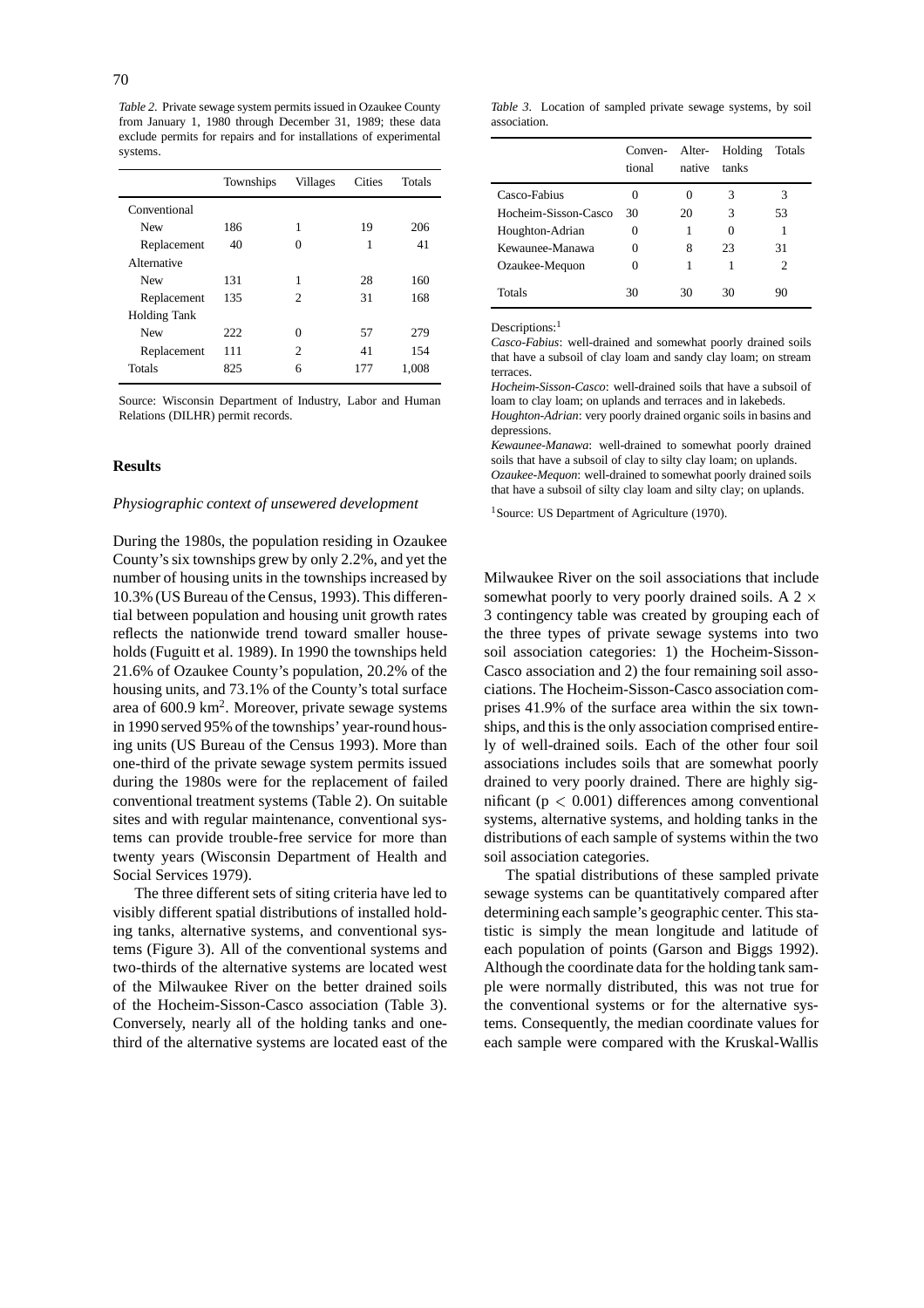

*Figure 3*. Locations of sampled conventional systems, alternative systems, and holding tanks installed in Ozaukee County during the 1980s (shaded areas are cities and villages).

one-way ANOVA on ranks. The median y-coordinate values among the three sewage system types are not significantly different ( $p = 0.465$ ). However, there are highly significant differences ( $p < 0.001$ ) among the median x-coordinate values. Each pairwise comparison (e.g., conventional v. alternative) among the three system types revealed statistically significant differences ( $p < 0.05$ ) in the x-coordinate values. These differences occur primarily because of two factors: 1) the east-west gradient in soil and sub-soil permeability (Figure 2), and 2) the different siting criteria employed for each of the three private sewage systems. The distances between the geographic medians of these three samples are shown graphically in Figure 4.

Inspection of the soil series maps suggests that 48% of the sampled sites are severely to very severely limited for conventional soil-absorption sewage treatment systems. If the certified soil testers correctly evaluated the sampled sites, one would expect that none of the conventional systems and all of the holding tanks would be located on sites with severe or very severe physiographic constraints. According to the soil series maps, however, 23% of the conventional sewage systems, 40% of the alternative systems, and 80% of the holding tanks are located on sites with severe or very severe physiographic limitations. These limitations, and the number of systems affected by each constraint, are high water-table (5), steep slopes (7), flooding (2), slow substratum permeability (4), and slow soil permeability (26). These results are probably influenced by the soil series map scale (1:12,000). The soil survey did not map relatively small pockets of land that, for example, are either suitable or unsuitable for conventional sewage system drain-fields. Consequently, small unsuitable sites can be expected to occur within otherwise unsuitable map units. This is a potentially significant limitation in using medium to small-scale soils maps for siting unsewered development.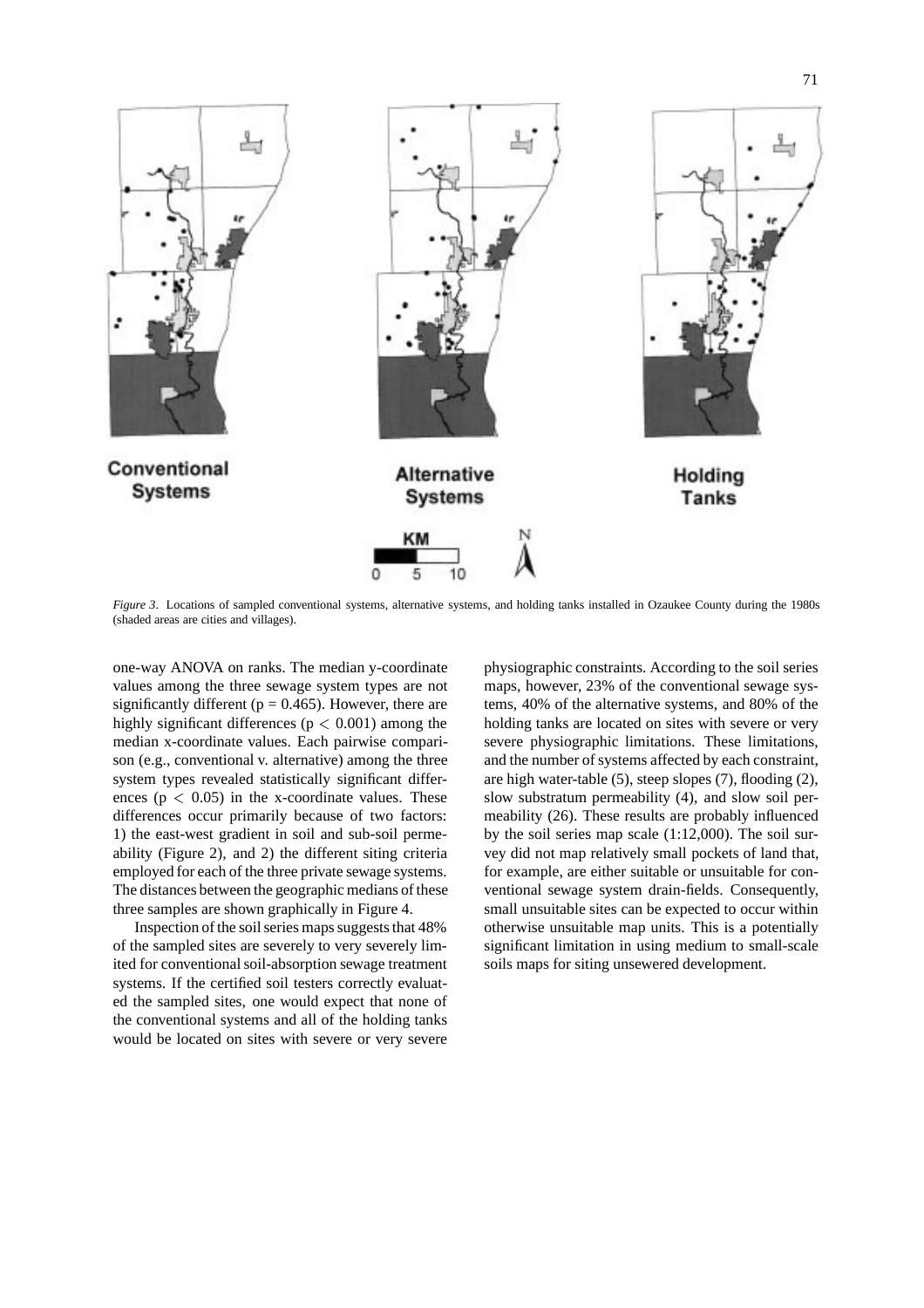

*Figure 4.* Relative locations of the medians, 25th percentiles, and 75th percentiles of the x and y coordinate distributions of each private sewage system sample  $(n = 30)$ .

### *Land use context of unsewered development*

Ozaukee County is a relatively small metropolitan county, ranking last in surface area  $(1,556.07 \text{ km}^2)$ among the 72 counties in Wisconsin. Every township in the County is adjacent to at least one incorporated city or village, and the median distance to the nearest city or village is only 1.96 km for the entire sample of private sewage systems. Although the EIS of 1979 suggested that alternative systems would facilitate infill development near cities, the median distance to the nearest city or village from conventional systems, alternative systems, and holding tanks is not significantly  $(p = 0.492)$  different.

The sampled sewage systems serve primarily residential development. Two of the 90 sampled systems serve commercial buildings, and one other system serves a mobile home. The remaining 87 (97%) sewage systems serve detached single-family houses. Four of these houses are located in residential areas classified by SEWRPC as "low-density" (0.5–

1.5 dwelling units/net residential ha), and 83 houses are located in residential areas of "suburban-density" (1.6–5.4 dwelling units/net residential ha). The median building lot, or land parcel, area for each system type was 2.00 ac (0.81 ha); the smallest land parcel among the three system types was 0.84 ac (0.34 ha). Although most of the residential development is classified as suburban density, the development is not typically contiguous with existing urban centers. The quadrat data show that relatively sparse housing development surrounds each single-family house. The median number of houses located in 1990 within the 10 acre (4.05 ha) circular quadrat (113 m radius) was 3.0 for holding tanks, alternative systems, and conventional systems. At 19% of the single-family sites, there was only one other house within the quadrat. There were no other houses within the quadrat at 23% of the single-family sites.

Unsewered residential development in Ozaukee County has occurred largely within the rural landscape's agricultural matrix. The development served by 66% of all sampled sewage systems occurred on land that in the previous two decades was used for crops or pasture (Table 4). Moreover, land formerly classified as prime farmland was converted to development served by 31% of the sampled sewage systems. Prime farmland in southeastern Wisconsin must meet three criteria: 1) the farmed area comprises a contiguous tract of at least 35 acres (14.18 ha); 2) at least one-half of the farmed area is covered by soils that meet the US Natural Resource Conservation Service standards for national prime farmland or farmland of statewide importance; 3) the farmed area is located in a block of farmland at least 100 acres (40.5 ha) in size (Southeastern Wisconsin Regional Planning Commission 1991). Although the EIS suggested that alternative systems would help deflect development away from prime farmland, there are no significant ( $p = .373$ ) differences among the three system types in the rates of prime farmland conversion.

Land use within the 10-acre circular quadrats also reflects the complexity of this landscape mosaic. In no case was the area within the quadrat devoted entirely to residential land use (Table 5). Several different land uses occur within the quadrats, with undeveloped land comprising on average approximately half of each circular area (Figure 5). Moreover, approximately 44% of the sampled private sewage systems serve single-family houses built along short dead-end roads or cul-de-sacs, and 46% of the sampled systems serve single-family houses located along either collec-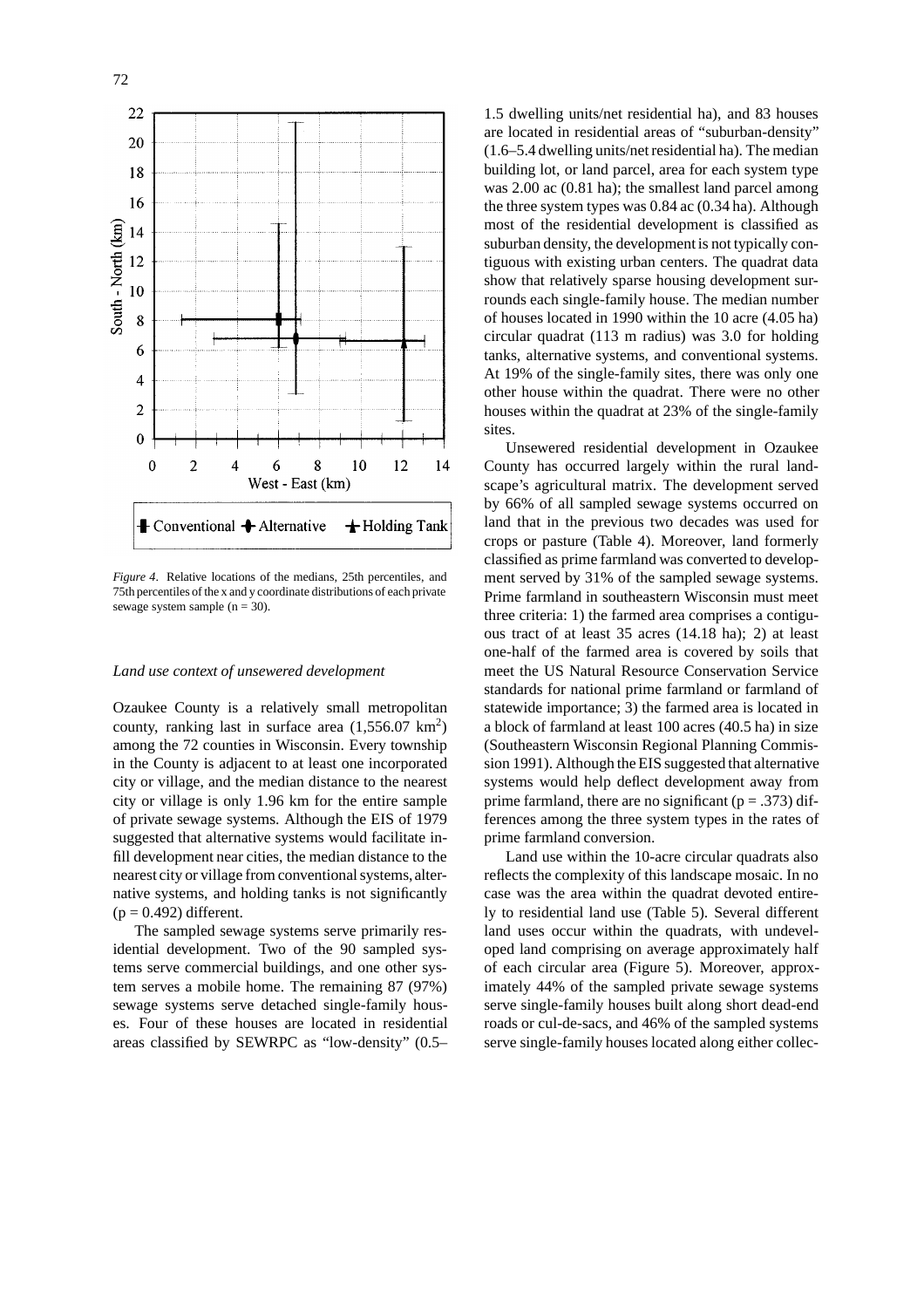*Table 4*. Summary of pre-1980 land use at the sites of sampled private sewage systems.

| Land use class      | Conven-<br>tional | Alter-<br>native | Holding<br>tank | Totals<br>Totals |
|---------------------|-------------------|------------------|-----------------|------------------|
| Farmstead           | 1                 | 3                | 3               |                  |
| Cropland            | 13(4)             | 11(8)            | 17(12)          | 41 (24)          |
| Pasture             | 9(3)              | 6(1)             | 3               | 18(4)            |
| Open (unused-rural) | 5                 | 7                | 4               | 16               |
| Woodland            | 2                 | 3                | 3               | 8                |
| Totals              | 30(7)             | 30(9)            | 30 (12)         | 90 (28)          |

( ) = number of systems installed on land classified as prime farmland.

tor roads or arterial highways. The remaining 10% of the systems are located along less-traveled local roads that are intermediate, within the county's road system hierarchy, between collector roads and cul-de-sacs. There are no significant ( $p = .674$ ) differences among the three sewage system types in the roads providing access to buildings served by the sampled systems.

# *Rural residential patch morphology*

The 87 single-family houses served by sampled private sewage systems are located within 77 discrete residential patches. These residential patches are generally small in area, with straight edges that form shapes ranging from complex polygons to simple rectangles and squares. Approximately 48% of the patches are 1.0 ha or smaller in area, and less than 3% of the patches are larger than 10.0 ha. Consequently, the frequency distribution of residential patch area is highly skewed. Housing within these patches generally falls into one of two categories: 1) a single house located along an arterial highway or collector road, or 2) an enclave of houses loosely clustered along a cul-de-sac or short loop road. The rectilinear morphology of this residential development is reflected in the relatively large median fractal dimension ( $D = 1.93$ ) of the entire sample of patches.

These findings suggest that rural residential development in Ozaukee County contributes to both the "dissection" and "perforation" of the rural landscape. These are two of several possible anthropogenic disturbance patterns contributing to landscape change (Forman 1995). *Dissection* is a linear disturbance pattern that occurs as newly constructed roads and utility corridors bisect woodlands, wetlands, and other undeveloped areas. *Perforation* produces a patchy, rather than a linear disturbance pattern. This occurs when isolated houses and small residential subdivisions are built within the landscape's agricultural matrix, rather than adjacent to existing urban areas (Figure 6). The landscape context of residential development within this county's rural landscape is reflected in two statistics: 1) 53.3% of the residential patches were adjacent in 1990 to either water, wetland, or woodlands, and 2) 66.2% of the patches were adjacent to either prime or non-prime agricultural land (Table 6).

#### **Discussion**

#### *Public policy implications*

Public policy has historically had far-reaching consequences on the ownership and use of land in the United States. The federal government's public land survey of the late 18th and early 19th centuries, for example, facilitated the distribution of vast tracts of land to westward migrating settlers. The government's distribution of rectilinear parcels of land – often in 40 acre (16.2 ha) blocks – had a fundamental impact on the spatial configuration of farmsteads in the Midwest (Cochrane 1979; Dandekar 1994). In Ozaukee County, installations of sampled conventional systems, alternative systems, and holding tanks have facilitated residential development that is dispersed throughout the rural landscape. Sewage systems of each type are spatially distributed in distinctly different physiographic regions within the County. Moreover, holding tanks and alternative systems have not, to any greater extent than conventional systems, promoted in-fill development at the urban fringe.

Residential development has typically occurred in rural locations where open space buffers are maintained between older and newer residential patches. This early stage of the "leapfrog" land development process is not unique to Wisconsin. In Ulster County, New York, for example, small rural residential patches developed prior to 1985 were typically surrounded by forested and agricultural land (LaGro 1994). As rural housing development continues in these and other urbanizing landscapes, however, in-fill development eventually occurs simply because the remaining tracts of undeveloped land have diminished in both size and number.

In Wisconsin, unsewered residential development routinely occurs on sites with wet or slowly permeable soils, shallow bedrock, or an elevated water-table.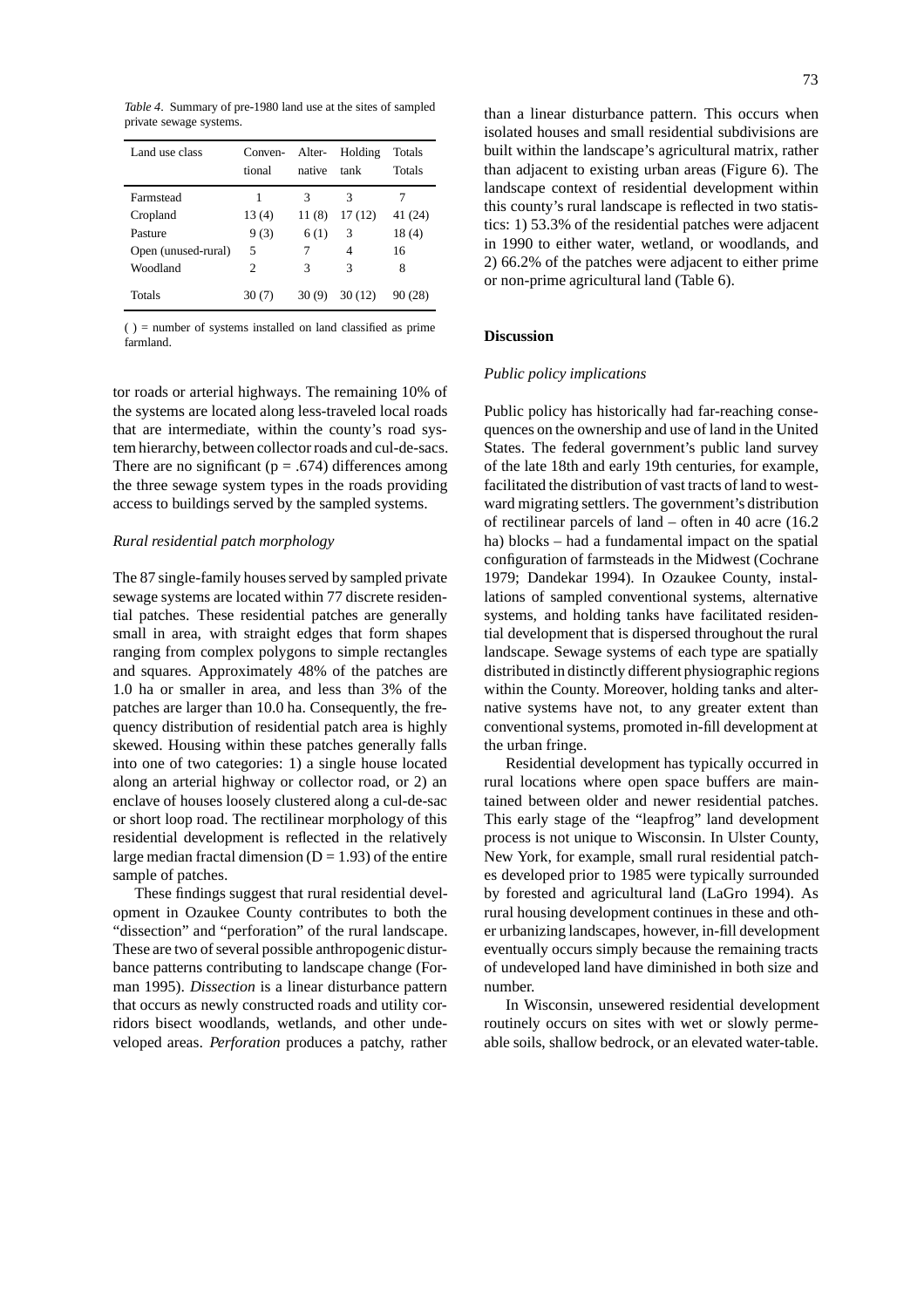

*Figure 5*. Mean land use percentages of the10 acre (4.05 ha) circular quadrats centered on the buildings served by all sampled private sewage systems  $(n = 90)$ .

*Table 5*. Summary statistics for land use percentages of the 10 acre (4.05 ha) circular quadrats centered on the buildings served by sampled private sewage systems  $(n = 90)$ .

| Land use class      | Mean | Standard<br>deviation | Median | Minimum | Maximum |
|---------------------|------|-----------------------|--------|---------|---------|
| Water               | 2.0  | 6.1                   | 0.0    | 0.0     | 36.4    |
| Wetlands            | 5.4  | 11.8                  | 0.0    | 0.0     | 62.9    |
| Woodlands           | 6.6  | 13.6                  | 0.0    | 0.0     | 70.6    |
| Open (unused)       | 10.2 | 14.7                  | 1.6    | 0.0     | 65.2    |
| Agriculture (prime) | 13.1 | 22.0                  | 0.0    | 0.0     | 85.0    |
| Agriculture (other) | 13.6 | 19.0                  | 2.0    | 0.0     | 79.9    |
| Residential         | 38.0 | 23.9                  | 34.3   | 0.0     | 90.6    |
| Infrastructure      | 9.2  | 8.5                   | 7.8    | 0.0     | 70.0    |
| Other development   | 1.9  | 6.8                   | 0.0    | 0.0     | 36.6    |

Notes:<sup>1</sup>

*Open (unused)* = rural open areas, including steeply sloping unwooded rural land not used for pasture or other related agricultural purposes.

*Residential* = single-family houses, mobile homes, and land under development for residential uses.

*Infrastructure* = transportation, communication, and utility uses.

*Other development* = retail, industrial, government and administration, and non-public recreation uses.

<sup>1</sup> Source: Southeastern Wisconsin Regional Planning Commission (1991).

Although not common, some townships in the State prohibit the use of holding tanks, and effectively prevent unsewered development on sites with the most severe physiographic constraints. Nevertheless, further advances in on-site wastewater management technology can be expected. The State agency that regulates the installation of wastewater management systems has recently proposed a major shift in public policy to encourage innovation in private sewage system design. The agency hopes to stimulate improvements in on-site wastewater management technologies by establishing performance standards for on-site sewage treatment. These performance standards would replace the existing detailed design specifications to which new and replacement systems must conform.

If newer generations of alternative private sewage systems can economically neutralize the biological pathogens and chemical pollutants contained in sewage effluent, even the most problematic rural sites could be developed for residential uses. Residential development could then be sited on steeper slopes and on land with shallower depths to bedrock and to the water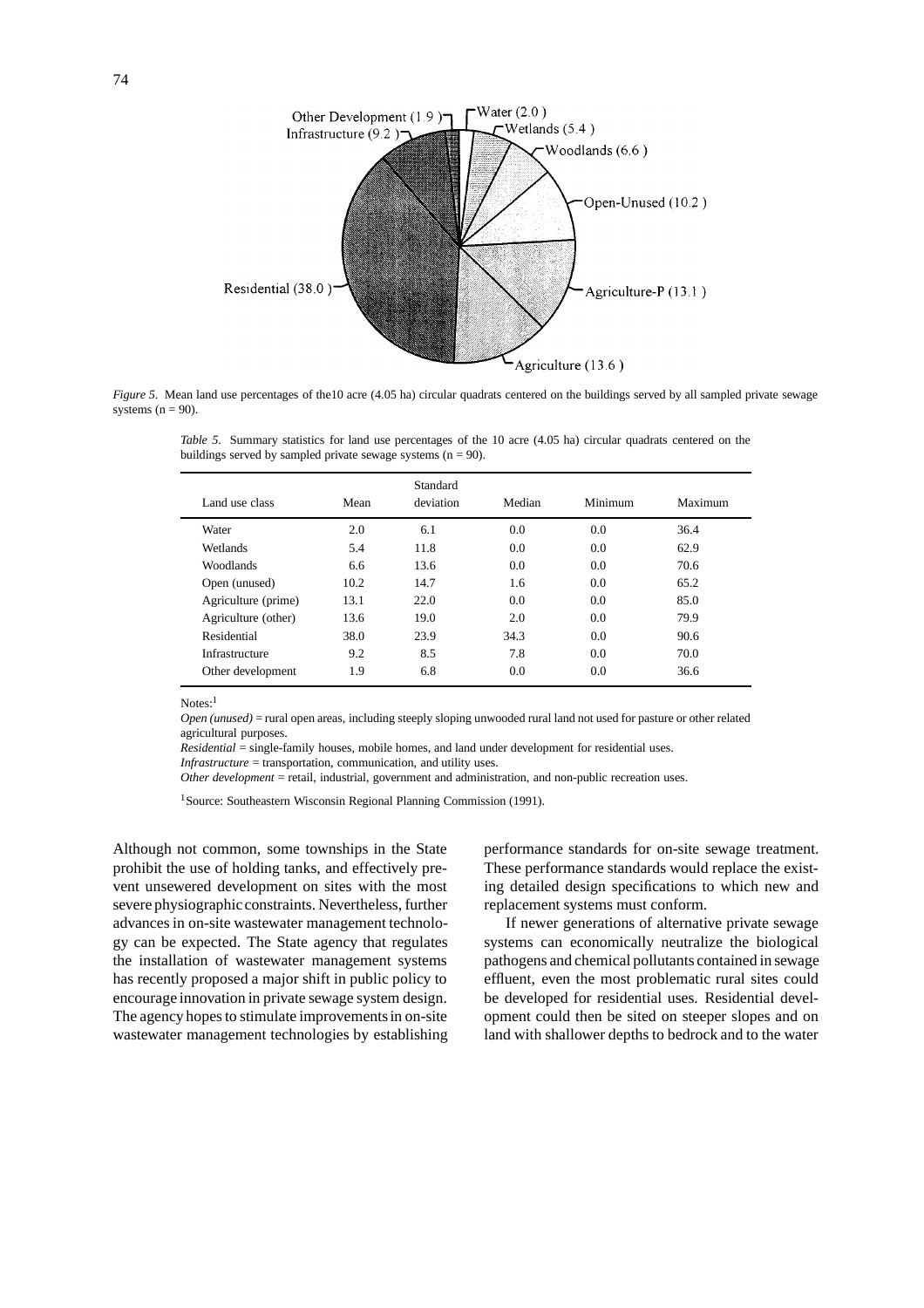Percentage of residential patches



*Figure 6*. Percentages of residential patches ( $N = 77$ ) adjacent to six classes of undeveloped land.

*Table 6*. Summary statistics for the percentage of residential patches ( $N = 77$ ) adjacent to undeveloped land use/cover, by percentage of patch perimeter.

| Adjacent land use            | Percentage of residential patch perimeter |              |               |              |       |        |  |
|------------------------------|-------------------------------------------|--------------|---------------|--------------|-------|--------|--|
|                              | 0%                                        | $> 0 - 25\%$ | $> 25 - 50\%$ | $> 50 - 75%$ | > 75% | Totals |  |
| Agriculture (prime)          | 62.3                                      | 18.2         | 6.5           | 6.5          | 6.5   | 100.0  |  |
| Agriculture (other)          | 57.1                                      | 19.5         | 9.1           | 13.0         | 1.3   | 100.0  |  |
| Agriculture (prime or other) | 33.8                                      | 22.1         | 15.6          | 16.9         | 11.7  | 100.0  |  |
| Open (unused)                | 49.4                                      | 23.4         | 15.6          | 9.1          | 2.6   | 100.0  |  |
| Woodland                     | 66.2                                      | 18.2         | 9.1           | 3.9          | 2.6   | 100.0  |  |
| Wetland                      | 74.0                                      | 15.6         | 10.4          | 0.0          | 0.0   | 100.0  |  |
| Water                        | 90.9                                      | 7.8          | 1.3           | 0.0          | 0.0   | 100.0  |  |
| Woodland or Wetland or Water | 46.8                                      | 22.1         | 22.1          | 6.5          | 2.6   | 100.0  |  |
| Any undeveloped class        | 2.6                                       | 5.2          | 14.3          | 44.2         | 33.8  | 100.0  |  |

Note: percentages in each row may not add to 100.0 due to rounding error.

table. Consequently, land use planning and management become increasingly important for the protection of environmental quality and, ultimately, the quality of life. In the absence of effective growth management policies, advances in wastewater management technology will quite likely facilitate the continued spatial dispersion of new residential development in rural landscapes.

#### *Future research*

Virtually every landscape on earth has been influenced, to some degree, by human activities. Human societies exert powerful forces that continue to substantially impact landscape structure and function (Goudie 1994; Pimentel et al. 1994; Nassauer 1995; Kamada and Nakagoshi 1996). The conversion of rural land to urban uses is one of many anthropogenic disturbances having important implications for landscape ecology (Zonneveld and Forman 1990; McDonnell and Pickett 1993). Unlike the spread of pests, pathogens, storms, or fires across landscapes (Turner and Dale 1991), this particular anthropogenic disturbance regime is not the result of any immutable biological or physical laws of nature. Rather, these land use changes are a direct result of the technologies, institutions, and values of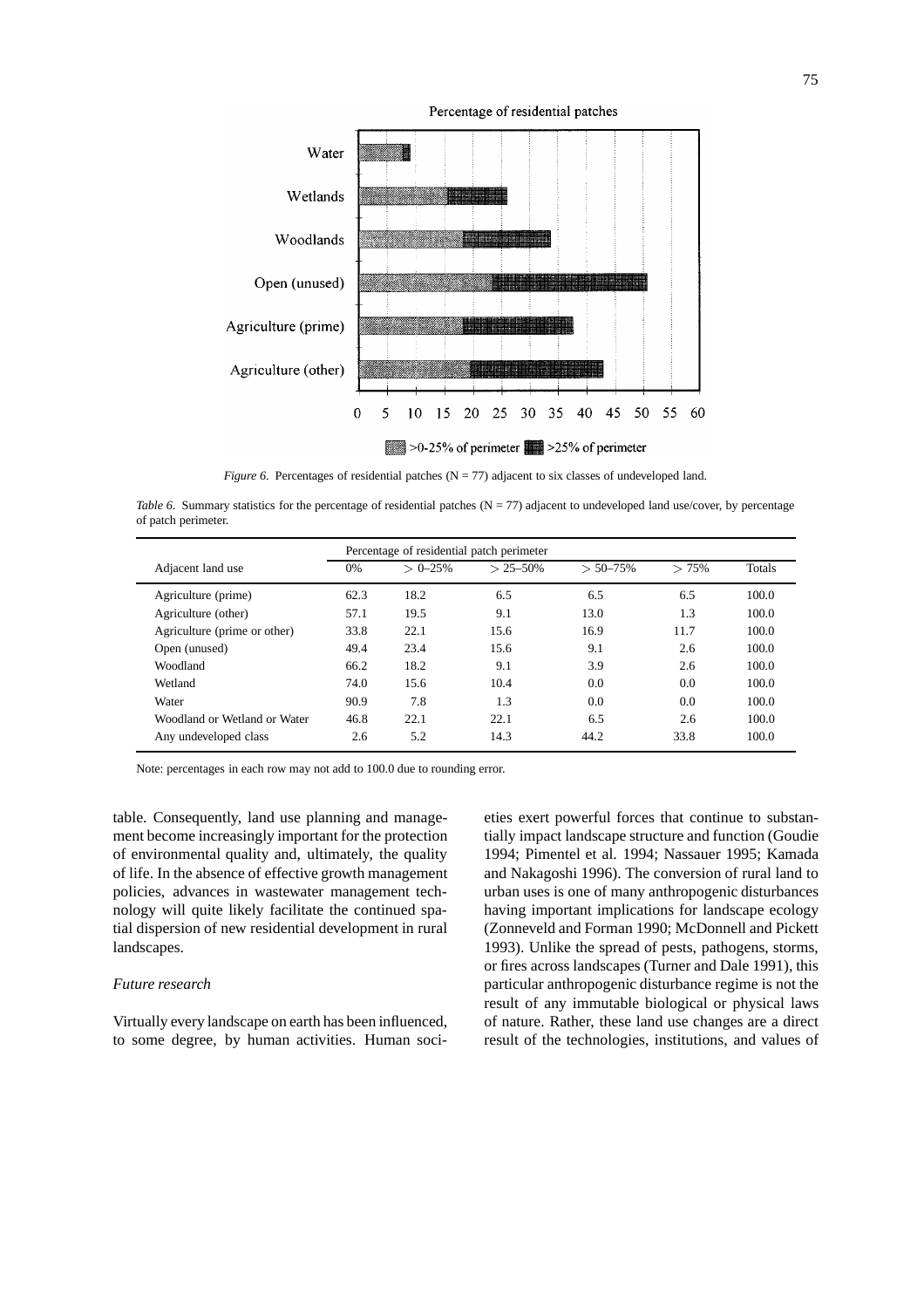the indigenous human population. Unlike most nonanthropogenic disturbances, the effects of residential development on landscape structure and function may persist indefinitely.

The future is uncertain, however, and rural land use trends in the United States could be substantially altered by major geopolitical events, further technological advances, or significant shifts in public policy. New residential development might be less scattered, for example, if petroleum imports were suppressed by an oil embargo of the magnitude and duration experienced in the early 1970s. Similarly, the elimination of government subsidies allowing income tax deductions for home mortgage interest payments would significantly increase the costs of low density, single-family houses – the nation's most common form of rural residential development. Although rural land use controls are often highly controversial, local governments have the authority to implement a wide variety of growth management strategies.

Research by landscape ecologists can help policy makers and the general public understand the linkages between land use spatial patterns, environmental quality, and quality of life. Therefore, a substantial proportion of basic research in landscape ecology should be guided by questions concerning the role of humans as agents of landscape change. In addition, applied research should seek solutions to fundamental problems faced by land use planners and policy makers (Vitousek 1994; Naiman 1996). A crucial challenge in the United States and in other industrialized nations is to identify development patterns that can maintain – or even restore – landscape structure and function, yet can also accommodate a broad spectrum of residential preferences. Complicating this endeavor, of course, are continued population growth, ongoing highway expansion, and inexorable advances in a wide variety of modern technologies.

### **Acknowledgments**

This research was supported by a US Department of Agriculture Hatch grant (#3488), and by additional support from the School of Natural Resources within the College of Agricultural and Life Sciences at the University of Wisconsin-Madison. Graduate students who worked on this project are Linda Harring, Michael Koutnik, and Martin Smith. The author appreciates the constructive suggestions made by Robert Gardner and the anonymous reviewers.

# **References**

- Christaller, W. 1966. Central Places in Southern Germany. (translated from Die Zentralen Orte in Süddeutschland, 1933, by C.W. Baskin). Prentice-Hall, Englewood Cliffs, NJ.
- Cochrane, W.W. 1979. The Development of American Agriculture: a Historical Analysis. University of Minnesota Press, Minneapolis.
- Comeleo, R.L., J.F. Paul, P.V. August, J. Copeland, C. Baker, S.S. Hale and R.W. Latimer. 1996. Relationship between watershed stressors and sediment contamination in Chesapeake Bay estuaries. Landscape Ecology, 11(5): 307–319.
- Converse, J.C. and E.J. Tyler. 1987. On-site wastewater treatment using Wisconsin mounds on difficult sites. Transactions of the American Society of Agricultural Engineers, 30(2): 362–368.
- Dandekar, H.C. 1994. Farm Type in the American Midwest: a Reflection of Government Policy. In Ordering Space: Types in Architecture and Design. pp. 97–116. Edited by K.A. Franck and L.H. Schneekloth. Van Nostrand Reinhold, New York.
- Engels, T.M. and C.S. Sexton. 1994. Negative correlation of blue jays and golden-cheeked warblers near an urbanizing area. Conservation Biology, 8(1): 286–290.
- Forman, R.T.T. 1995. Some general principles of landscape and regional ecology. Landscape Ecology, 10(3): 133–142.
- Fuguitt, G.V., D.L. Brown and C.L. Beale. 1989. Rural and Small Town America. Russell Sage Foundation, New York.
- Fuguitt, G.V. and D.L. Brown. 1990. Residential preferences and population redistribution: 1972–1988. Demography, 27(4): 589– 600.
- Garson, G.D. and R.S. Biggs. 1992. Analytic Mapping and Geographic Databases. Sage University Paper series on Quantitative Applications in the Social Sciences, 07-087. Sage, Newbury Park, California.
- Glantz, S.A. 1992. Primer of Biostatistics, 3rd Ed. McGraw-Hill, New York.
- Goudie, A. 1994. The Human Impact on the Natural Environment, 4th Ed. The MIT Press, Cambridge, Massachusetts.
- Hanson, M.E. and H.M. Jacobs. 1989. Private sewage system impacts in Wisconsin: implications for planning and policy. Journal of the American Planning Association, (Spring): 169–180.
- Holland, C.C., J. Honea, S.E. Gwin and M.E. Kentula. 1995. Wetland degradation and loss in the rapidly urbanizing area of Portland, Oregon. Wetlands, 15(4): 336–345.
- Johnson, E.A.J. 1970. The Organization of Space in Developing Countries. Harvard University Press, Cambridge, Massachusetts.
- Kamada, M. and N. Nakagoshi. 1996. Landscape structure and the disturbance regime at three rural regions in Hiroshima Prefecture, Japan. Landscape Ecology, 11(1): 15–25.
- Kellog, R.L., G.W. TeSelle and J.J. Goebel. 1994. Highlights from the 1992 National Resources Inventory. Journal of the Soil and Water Conservation Society, 49(6): 521–527.
- LaGro, J.A., Jr. 1994. Population growth beyond the urban fringe: implications for rural land use policy. Landscape and Urban Planning, 28: 143–158.
- LaGro, J.A., Jr. 1996. Designing without nature: unsewered residential development in rural Wisconsin. Landscape and Urban Planning, 35: 1–9.
- Levy, P.S. and S. Lemeshow. 1991. Sampling of Populations: Methods and Applications. Wiley and Sons, New York.
- Loesch, A. 1954. The Economics of Location. Yale University Press, New Haven, Connecticut.
- McDonnell, M.J. and S.T.A. Pickett (Editors). 1993. Humans as Components of Ecosystems. Springer-Verlag, New York.